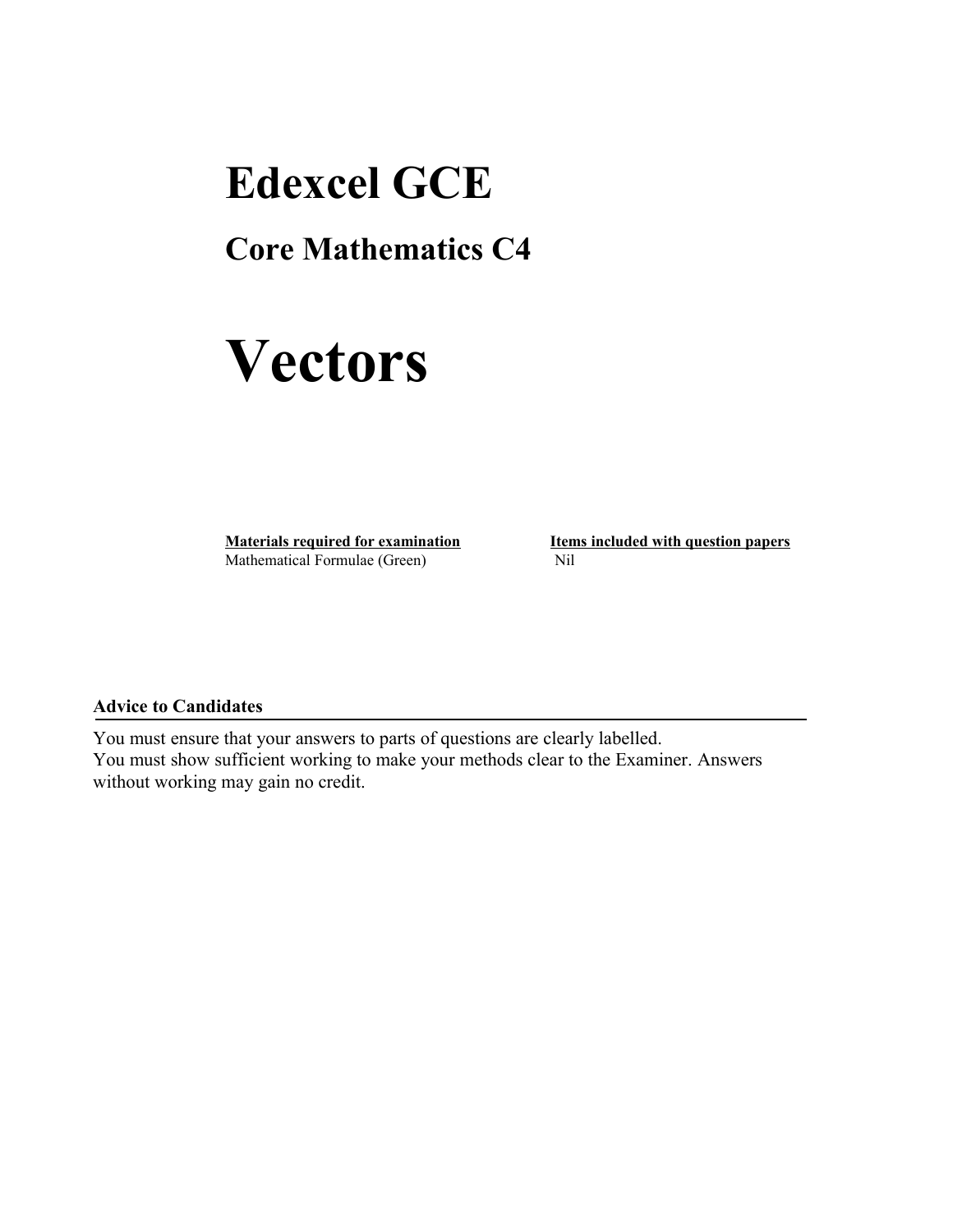**1.** With respect to a fixed origin O the lines  $l_1$  and  $l_2$  are given by the equations

$$
l_1: \mathbf{r} = \begin{pmatrix} 11 \\ 2 \\ 17 \end{pmatrix} + \lambda \begin{pmatrix} -2 \\ 1 \\ -4 \end{pmatrix} \qquad \qquad l_2: \mathbf{r} = \begin{pmatrix} -5 \\ 11 \\ p \end{pmatrix} + \mu \begin{pmatrix} q \\ 2 \\ 2 \end{pmatrix}
$$

where  $\lambda$  and  $\mu$  are parameters and  $p$  and  $q$  are constants. Given that  $l_1$  and  $l_2$  are perpendicular,

(a) show that 
$$
q = -3
$$
. (2)

Given further that  $l_1$  and  $l_2$  intersect, find

- (*b*) the value of *p*,
- (*c*) the coordinates of the point of intersection.

The point  $A$  lies on  $l_1$  and has position vector J  $\overline{\phantom{a}}$  $\big)$ I I I l ſ 13 3 9 . The point  $C$  lies on  $l_2$ . Given that a circle, with centre *C*, cuts the line  $l_1$  at the points *A* and *B*,

(*d*) find the position vector of *B*.

#### **(3) [January 2009]**

**(6)**

**(2)**

**2.** Relative to a fixed origin *O*, the point *A* has position vector  $(8\mathbf{i} + 13\mathbf{j} - 2\mathbf{k})$ , the point *B* has position vector  $(10\mathbf{i} + 14\mathbf{j} - 4\mathbf{k})$ , and the point *C* has position vector  $(9\mathbf{i} + 9\mathbf{j} + 6\mathbf{k})$ .

The line *l* passes through the points *A* and *B*.

(a) Find a vector equation for the line 
$$
l
$$
. (3)

- (*b*) Find  $|\overrightarrow{CB}|$ . **(2)**
- (*c*) Find the size of the acute angle between the line segment *CB* and the line *l*, giving your answer in degrees to 1 decimal place. **(3)**
- (*d*) Find the shortest distance from the point *C* to the line *l*.

**(3)**

The point *X* lies on *l*. Given that the vector  $\overrightarrow{CX}$  is perpendicular to *l*,

(*e*) find the area of the triangle *CXB*, giving your answer to 3 significant figures.

**(3) [June 2009]**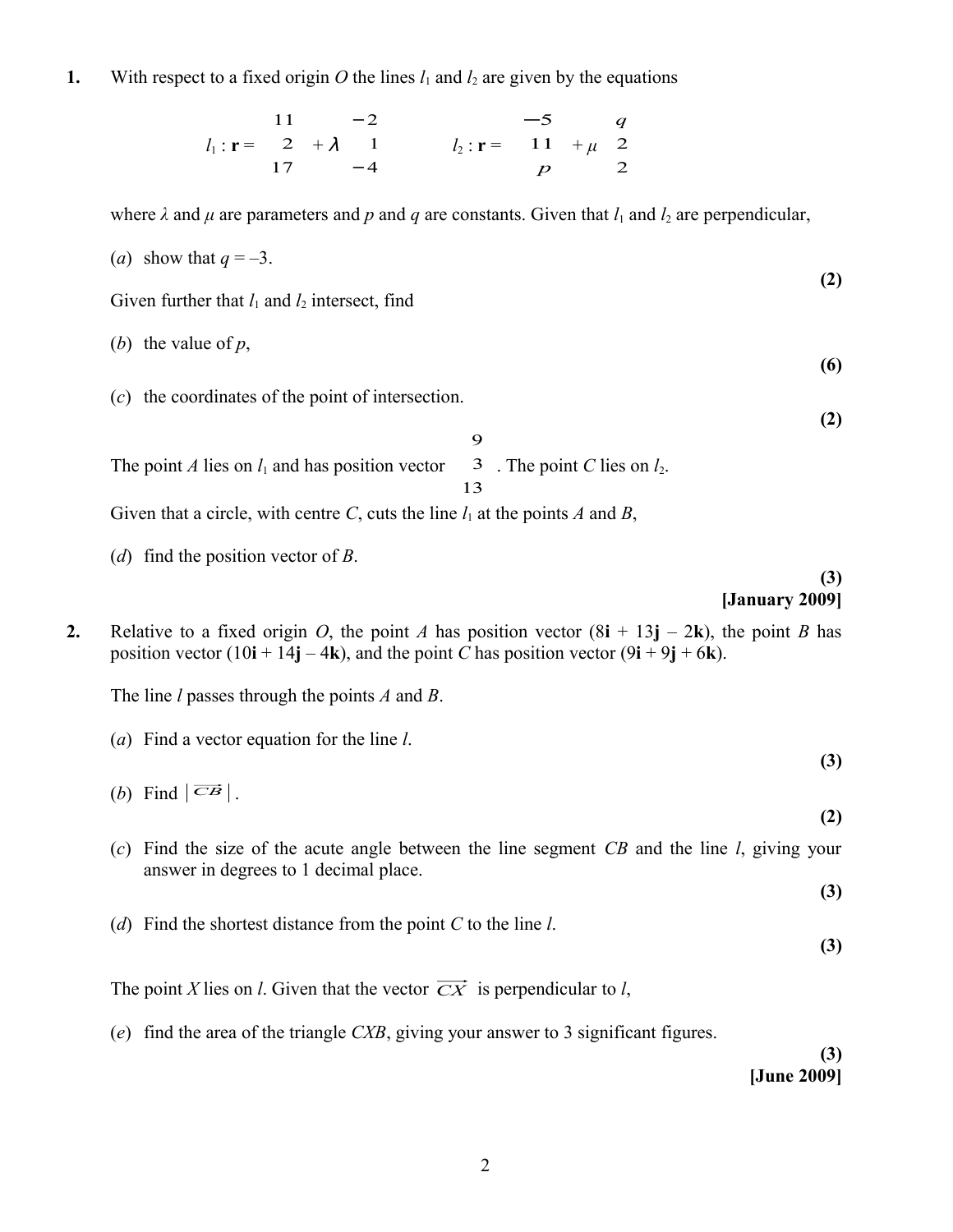**3.** With respect to a fixed origin *O*, the lines  $l_1$  and  $l_2$  are given by the equations

$$
l_1: \mathbf{r} = (-9\mathbf{i} + 10\mathbf{k}) + \lambda(2\mathbf{i} + \mathbf{j} - \mathbf{k})
$$
  

$$
l_2: \mathbf{r} = (3\mathbf{i} + \mathbf{j} + 17\mathbf{k}) + \mu(3\mathbf{i} - \mathbf{j} + 5\mathbf{k})
$$

where  $\lambda$  and  $\mu$  are scalar parameters.

| (a) Show that $l_1$ and $l_2$ meet and find the position vector of their point of intersection. | (6) |  |
|-------------------------------------------------------------------------------------------------|-----|--|
| (b) Show that $l_1$ and $l_2$ are perpendicular to each other.                                  | (2) |  |
| The point A has position vector $5i + 7j + 3k$ .                                                |     |  |
| Show that A lies on $l_1$ .<br>(c)                                                              | (1) |  |
| The point B is the image of A after reflection in the line $l_2$ .                              |     |  |
| ( <i>d</i> ) Find the position vector of <i>B</i> .                                             | (3) |  |

**4.** The points *A* and *B* have position vectors  $2\mathbf{i} + 6\mathbf{j} - \mathbf{k}$  and  $3\mathbf{i} + 4\mathbf{j} + \mathbf{k}$  respectively.

The line  $I_1$  passes through the points *A* and *B*.

(a) Find the vector 
$$
\overrightarrow{AB}
$$
.

(b) Find a vector equation for the line  $I_1$ .

A second line  $l_2$  passes through the origin and is parallel to the vector  $\mathbf{i} + \mathbf{k}$ . The line  $l_1$  meets the line  $l_2$  at the point *C*.

- (*c*) Find the acute angle between  $l_1$  and  $l_2$ . **(3)**
- (*d*) Find the position vector of the point *C*.

**[January 2008]**

**[June 2008]**

**(2)**

**(2)**

**(4)**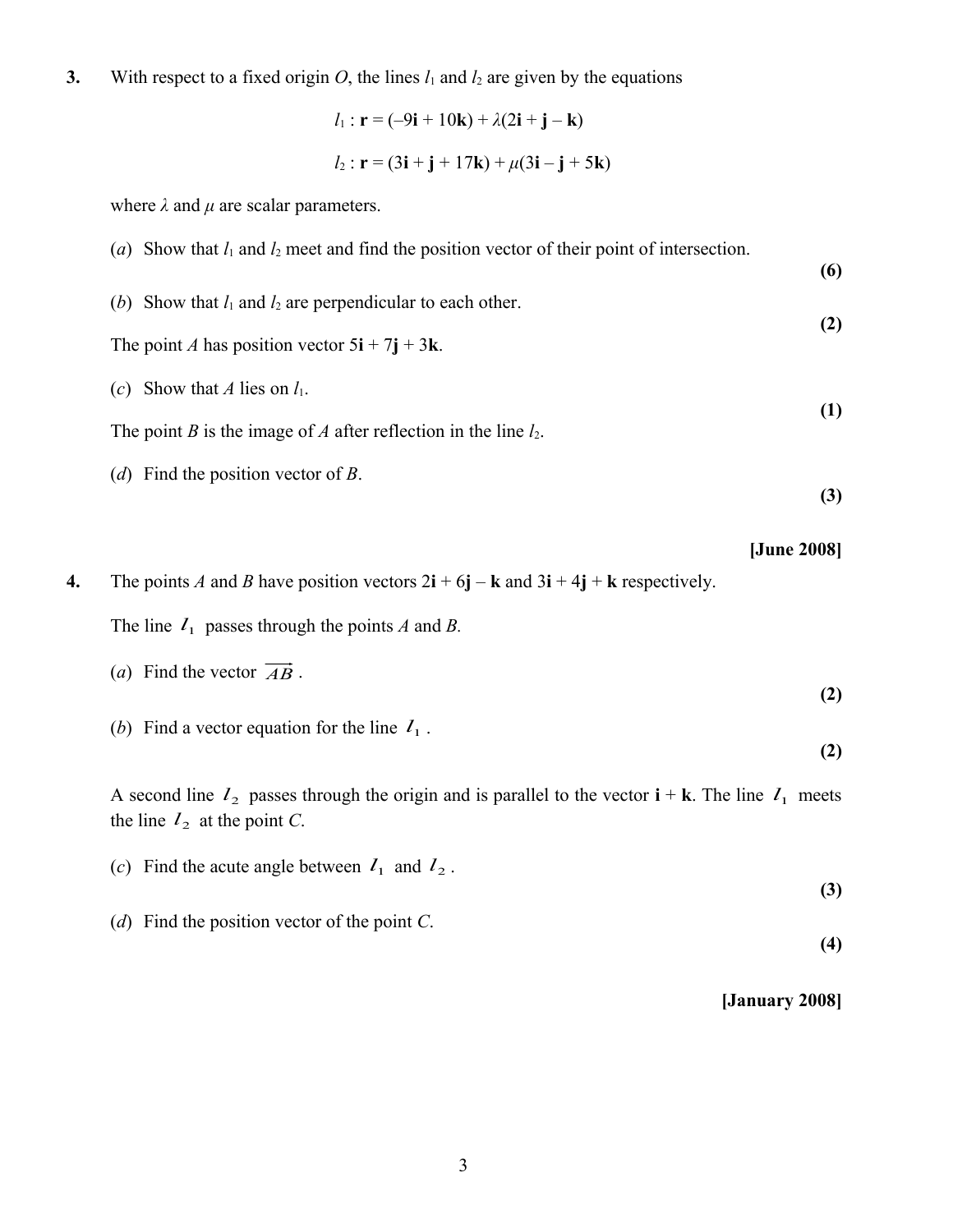**5.** The line  $l_1$  has equation  $\mathbf{r} =$  $\overline{\phantom{0}}$  $\backslash$ I I ſ l ſ − 1  $\mathbf{o}$ 1  $+ \lambda$ I i, I  $\overline{1}$  $\lambda$ I I I l ſ 0 1 1 .

> The line  $l_2$  has equation  $\mathbf{r} =$ J J  $\bigg)$  $\big)$ I I I l ſ 6 3 1  $+ \mu$ J J J  $\overline{\phantom{a}}$  $\big)$ I I I l ſ − 1 1 2 .

(*a*) Show that  $l_1$  and  $l_2$  do not meet.

**(4)**

The point *A* is on  $l_1$  where  $\lambda = 1$ , and the point *B* is on  $l_2$  where  $\mu = 2$ .

(*b*) Find the cosine of the acute angle between *AB* and *l*1.

**(6)**

| [June 2007] |  |
|-------------|--|
|-------------|--|

| 6. | The point A has position vector $\mathbf{a} = 2\mathbf{i} + 2\mathbf{j} + \mathbf{k}$ and the point B has position vector $\mathbf{b} = \mathbf{i} + \mathbf{j} - 4\mathbf{k}$ ,<br>relative to an origin $O$ . |                |
|----|-----------------------------------------------------------------------------------------------------------------------------------------------------------------------------------------------------------------|----------------|
|    | (a) Find the position vector of the point C, with position vector c, given by $c = a + b$ .                                                                                                                     | (1)            |
|    | (b) Show that $OACB$ is a rectangle, and find its exact area.                                                                                                                                                   | (6)            |
|    | The diagonals of the rectangle, $AB$ and $OC$ , meet at the point D.                                                                                                                                            |                |
|    | (c) Write down the position vector of the point $D$ .                                                                                                                                                           | (1)            |
|    | (d) Find the size of the angle $ADC$ .                                                                                                                                                                          | (6)            |
|    |                                                                                                                                                                                                                 | [January 2007] |